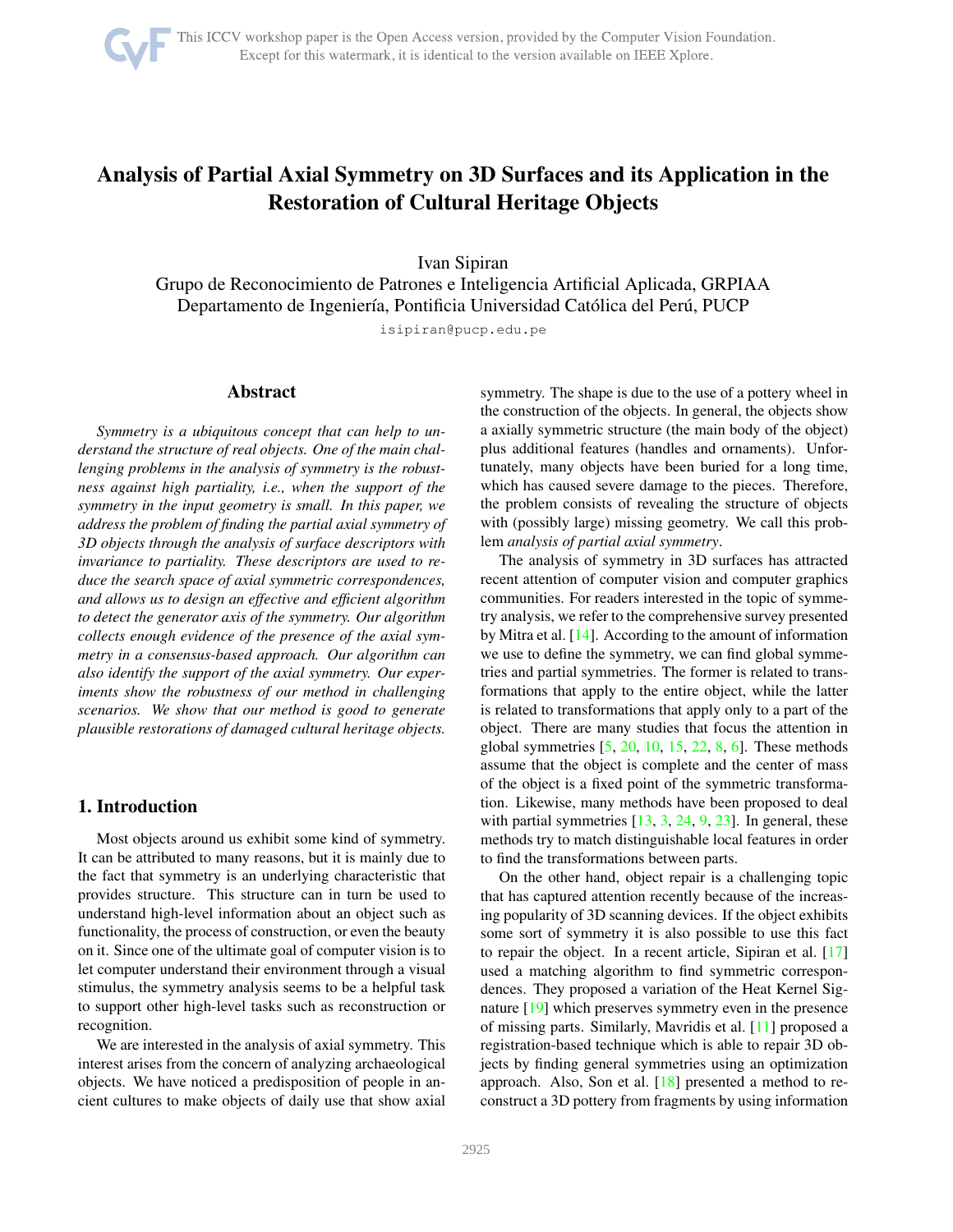of the symmetry axis and the profile curve of the pottery.

In this paper, we present a method to tackle the detection the partial axial symmetry in 3D shapes. Our method uses the theory of heat diffusion over 3D surfaces to find evidence of regularity and structure in the input shape. In particular, we propose an algorithm that analyzes the invariance of a function defined over the surface of a partial object, to subsequently detect its circular structure with a good approximation. We also propose a method to determine the part of the geometry that is affected by the axial symmetry, disregarding additional features that are not generated by the symmetry. Finally, the detected symmetry is used to synthesize missing geometry of input objects.

The contribution of our paper is three-fold. First, we present a detailed formulation of the problem. It helps us to understand the problem and find the elements that leads to the solution. Second, we propose a robust method to compute the approximate symmetry axis of objects with missing geometry. Finally, we show the application of the proposed method to the robust generation of plausible geometry to repair cultural heritage objects.

The paper is organized as follows. Section [2](#page-1-0) presents a formal description of the problem. Section [3](#page-2-0) describes our method to detect the partial axial symmetry. Section [4](#page-4-0) shows our experiments and results. Section [5](#page-6-0) presents the application of our method to the virtual repair of cultural heritage objects. Finally, Section [6](#page-7-0) concludes our work.

### <span id="page-1-0"></span>2. Problem formulation

Let  $M$  be a 2D manifold embedded in a 3D space. By definition, a symmetry is a non-trivial transformation T such that the transformation leave objects unchanged. Formally, T is a symmetry if  $T(M) = M$ . A relaxed version of this definition permits a degree of error in the transformation and introduces the idea of approximate symmetry. Let d be a function that measures the congruence of two manifolds. A transformation T is said to be  $\alpha$ -approximate if  $d(T(\mathcal{M}),\mathcal{M}) \leq \alpha$ .

In the case of axial symmetries, the transformation  $T$  is any rotation around the *generator axis* of the object. Without loss of generality, we use the term *generator axis*instead of symmetry axis because, as we are dealing with the problem of partial symmetry, we want to denote the axis of the object as if it would be complete. With this in mind, we denote the transformations as  $T = R_{\mathcal{E}, \theta}$ ,  $0 \le \theta \le 2\pi$ , the rotation around the generator axis  $\mathcal E$  with angle  $\theta$ . The generator axis is defined as a tuple  $\mathcal{E} = (N, C)$ , where N is a normal vector and  $C$  is a point that lies in  $\mathcal{E}$ . Therefore, if a manifold M exhibits axial symmetry then  $M = R_{\mathcal{E},\theta}(\mathcal{M}),$ for any angle  $\theta$ . The approximate counterpart can be formulated similarly.

The aforementioned definition works perfectly when the expected symmetry is global. That is, when the complete object is transformed and it remains unchanged. However, there are two cases in which the definitions do not hold anymore. The first case is when only a partial region of the object is invariant to the transformation  $R_{\mathcal{E},\theta}$ . This situation can be observed in many real objects that contain an axial symmetry in some of their sub-components. The second case is when an object with global axial symmetry is broken. This situation can be observed in cultural heritage applications for example.

Hence, the *partial axial symmetry* can be defined as follows. A manifold  $M$  exhibits partial axial symmetry if there exists a generator axis  $\mathcal E$  and two regions  $\mathcal M_1,\mathcal M_2\subseteq$ M such that  $R_{\mathcal{E},\theta}(\mathcal{M}_1) = \mathcal{M}_2$ . The problem of finding the axial symmetry  $R_{\mathcal{E},\theta}$  can be interpreted as the problem of finding the generator axis  $\mathcal{E}$ . Nevertheless, computing the generator axis is a complex task itself due to two reasons. First, we do not know regions  $\mathcal{M}_1$  and  $\mathcal{M}_2$  in advance. A procedure to search two regions that hold with the definition can be a time-consuming task. Second, the generator axis do not necessarily goes through the center of mass of the input object. This makes the problem even harder since the search space needs to consider orientation and position as well.

#### 2.1. Theory of heat diffusion

Heat diffusion studies the behavior of the heat propagation over the surface of an object as a function of the elapsed time. The analysis of the propagation is closely related to the geometrical characteristics of objects, and therefore, the analysis is helpful to understand 3D shapes and their composition. In general, the analysis of heat diffusion on a manifold  $M$  consists of defining a vector-valued function  $f : \mathcal{M} \to \mathbb{R}^n$  over the surface of 3D objects such that the function must be preserved under isometric transformations. That is, if  $T$  is a isometry between two Riemannian manifolds M and P, then it holds that  $f_{\mathcal{M}}(x) = f_{\mathcal{P}}(T(x)).$ If function  $f$  holds with the previous property, then we say that  $f$  is intrinsic.

This definition can be easily extended to symmetries. Formally, a symmetry is a self-isometry that maps points on a 3D shape to itself. In our problem,  $T = R_{\mathcal{E}, \theta}$  and, by definition, for any intrinsic surface function  $f$ , the equality  $f_{\mathcal{M}}(x) = f_{\mathcal{M}}(R_{\mathcal{E},\theta}(x))$  should hold. Moreover, given a point  $x \in M$ , there are an infinite number of points  $R_{\mathcal{E},\theta}(x) \in \mathcal{M}$  such that the surface function is preserved (for any angle  $\theta$ ). As consequence, we plan to use the analysis of heat diffusion in the detection of partial axial symmetries. To accomplish that, we must take care of the design of an effective method to find the transformation  $R_{\mathcal{E},\theta}$  from the evidence delivered by the surface function.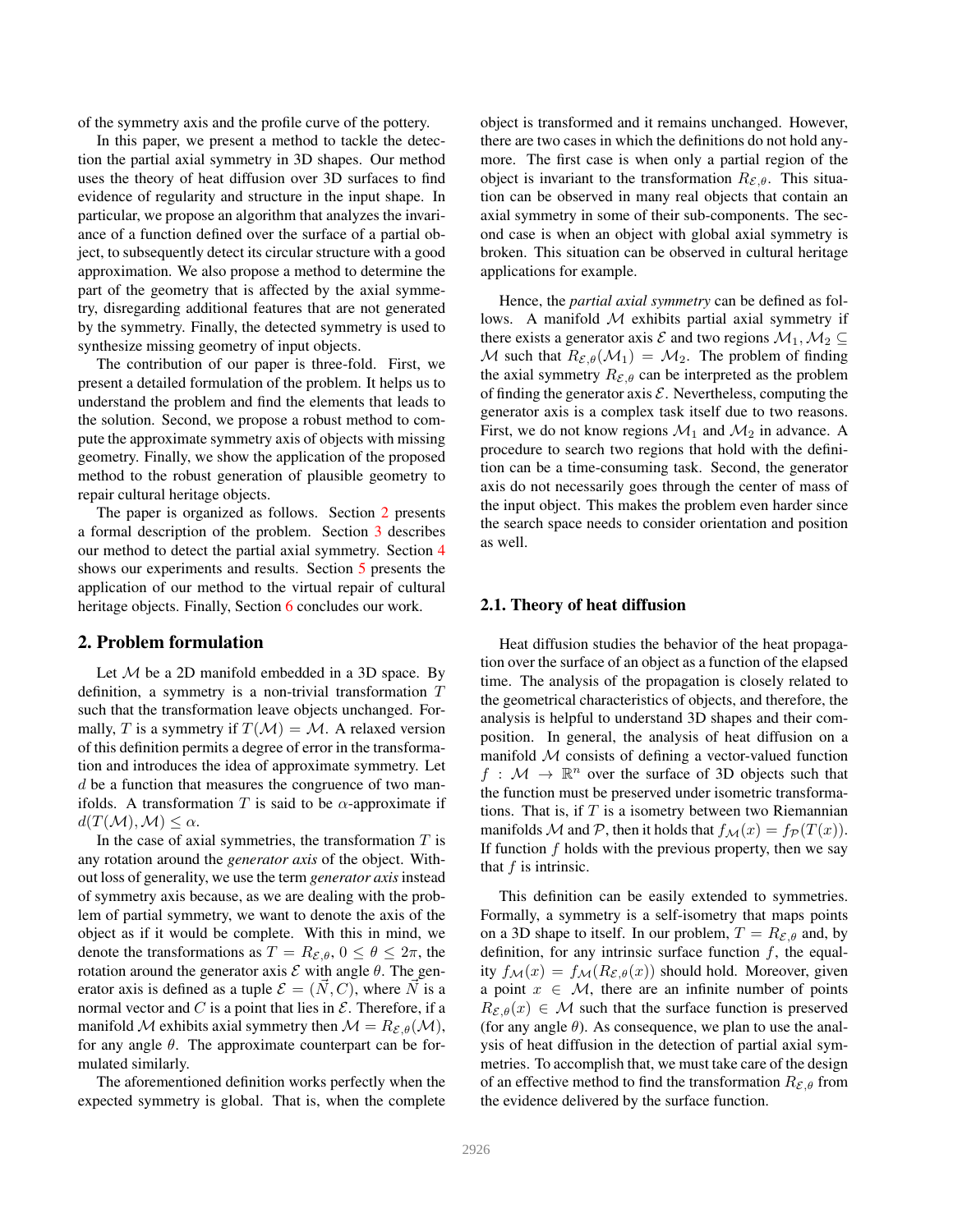### <span id="page-2-0"></span>3. Symmetry detection

The core of our approach is the detection of the axial symmetry in objects with missing geometry. Figure [1](#page-2-1) depicts an overview of our method to detect the partial axial symmetry of an input object. The first step of our method analyzes the surface of the input object to find evidence of circular structures. Instead of performing an analysis on the complete input mesh, we show that points sampled with a good distribution is a good choice (see Fig.  $1(a)$  $1(a)$ ). Thereby, our method finds circles formed by similar points in the space of a surface function (see Fig.  $1(b)$  $1(b)$ ). The second step of our method determines the dominant circular structure through a cluster analysis performed on the circles detected in the previous step (see Fig.  $1(c)$  $1(c)$ ). Finally, our algorithm can be applied to replicate the existing object and generate missing geometry (see Fig.  $1(d)$  $1(d)$ ).

<span id="page-2-1"></span>

Figure 1: Overview of our method. (a) The analysis is performed over a set of well-distributed sampled points on the surface of the object. (b) Our method computes a circle for each sampled point according to the similarity in the surface function space. (c) A clustering algorithm determines the best set of circles from which we can obtain the generator axis. The circle in the figure is the average circle in the best set of circles. (d) The generator axis can finally be used to repair damaged cultural heritage objects. Best viewed in color.

### <span id="page-2-2"></span>3.1. Finding supporting circles

The problem can be summarized as: given a triangle mesh  $M$ , which exhibits partial axial symmetry, we want to find the transformation  $R_{\mathcal{E},\theta}$ . Note that it is only necessary to compute the generator axis  $\mathcal E$  since every rotation is obtained from the generator axis and a given angle  $\theta$ .

The starting point to solve the problem is the observation that a intrinsic function  $f_M$ , defined over the surface of the object  $M$ , is invariant to the symmetry transformation  $R_{\mathcal{E},\theta}$ . More specifically, if there exist two points  $x \in M$ and  $y \in M$  and  $y = R_{\mathcal{E},\theta}(x)$  for some  $\theta$ , then it is likely that  $||f_M(x) - f_M(y)||_2 = 0$ . Therefore, we can use this criterion to search points in the feature space of the surface function. All the points with the same values of function  $f_M$  have to be generated around the generator axis  $\mathcal{E}$ , so we can use the points to recover the structure of the symmetry.

Nevertheless, the previous criterion is too strict and it is useless in practice since the input shape is a discrete representation of a continuous manifold. We thus need to relax the criterion to search points with similar values in the function  $f_M$  instead of looking for exact coincidence of the function. Additionally, recall that the symmetry of the input object is only partial, so it is very likely that points on the surface do not hold the diffusion similarity criterion at all. To face this problem, our approach is to get as much relevant information as possible to recover the generator axis in a reliable way.

Our algorithm starts by computing the function  $f_M$  for every point on the surface of the input 3D shape M. To obtain as much information as possible on the existence of the axial symmetry, we take into account a set of points to perform the analysis of similarity with respect to the function  $f_M$ . A good set of points for the analysis is such that it covers the entire geometry, giving the opportunity to the algorithm to choose point that are axially symmetric. Let  $P = \{p_i\}_{i=1}^n$  be a set of sampled points on the surface of  $M$ , obtained with a farthest point sampling (FPS) method. We chose this sampling algorithm because the resulting points are well distributed in the surface and it is simple to implement.

For every point  $p_i \in P$ , our algorithm searches for similar points with respect to the function  $f_M$ . In practice, we use the k-nearest neighbors associated to each point  $p_i$ . That is, the search obtains a set of points  $Q_i =$  ${q_j \in M}_{j=1}^m$  such that  $\forall k \in M, k \notin Q_i$ , it holds that  $||f_M(p_i) - f_M(q_j)|| < ||f_M(p_i) - f_M(k)||$ . The number of points in  $Q_i$  with a very similar value of  $f_M$  will be high if point  $p_i$  belongs to the region of the object with partial axial symmetry. In addition, the set of points  $Q_i$  should be arranged around the generator axis, forming a circle. However in practice, points are not located in a perfect circle, so we have to find the circular structure from  $Q_i$ .

Obviously,  $Q_i$  could contain outliers, i.e. points lying far from the circular structure defined by  $p_i$  and the axial symmetric correspondences. Likewise, if the input object is not complete,  $Q_i$  only contains the structure of a circular segment. To tackle these problems, we apply the RANSAC method to find the best circle that approximates the structure of points in  $Q_i$ . Briefly, we take three random points  $q_a$ ,  $q_b$  and  $q_c$  in  $Q_i$  and compute the circle going through the three points. The center  $c$  of the circle is the intersection of the perpendicular lines that pass through the middle point of segments  $\overline{q_aq_b}$  and  $\overline{q_bq_c}$ . The radius of the circle is  $r = ||q_a - c||_2$ . Finally, the orientation of the 3D circle is determined by the vector  $\vec{N} = \overline{q_a q_b} \times \overline{q_b q_c}$ . Note that a 3D circle can now be defined as the tuple  $(C, r, N)$ .

Once we compute the circle defined by the three random points, we need to verify if the circle is a good candidate. For all of the remaining points in  $Q_i$ , we compute the distance to the current circle. If the distance is below a given threshold, we count a vote for the circle. The goal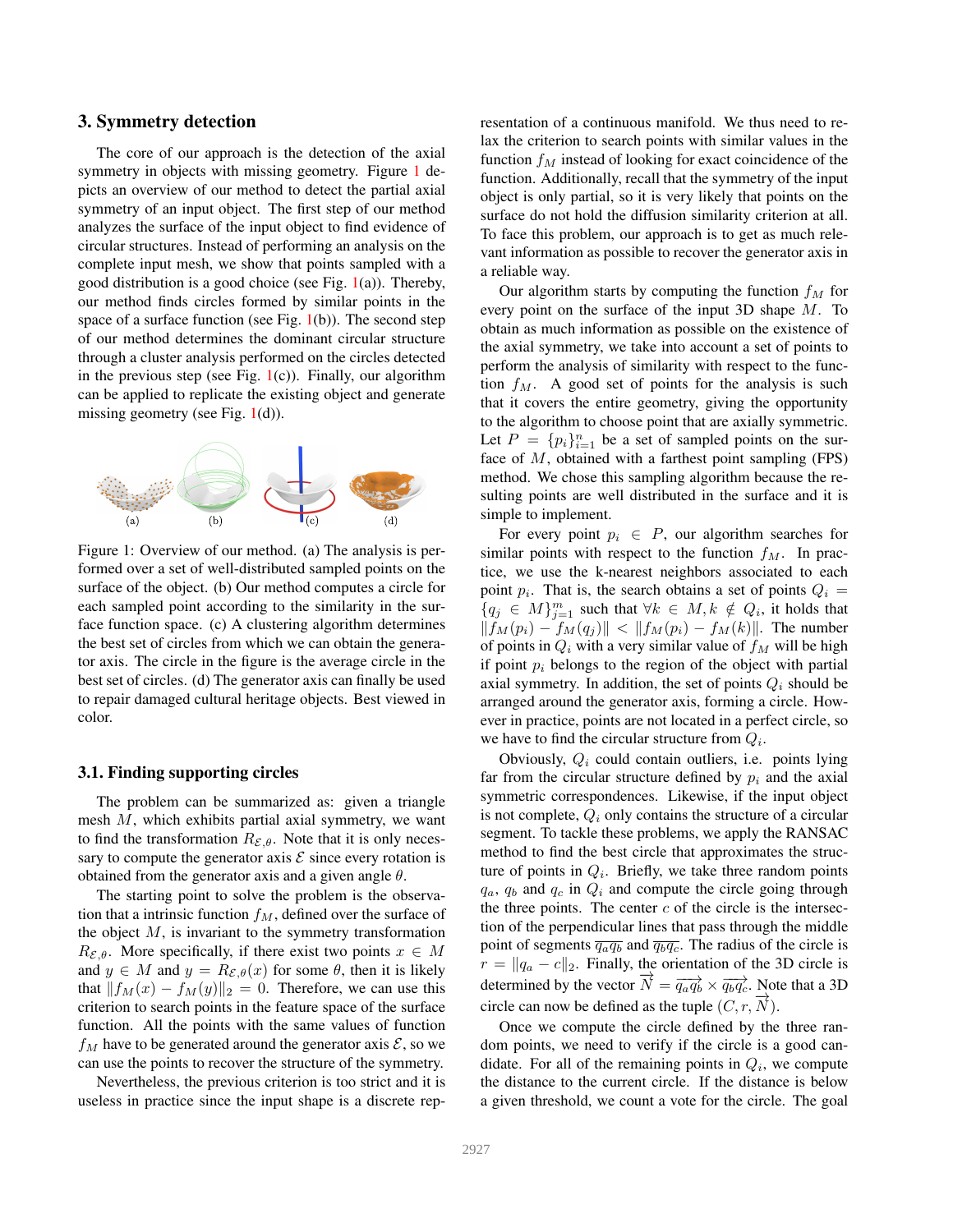<span id="page-3-1"></span>of RANSAC is to find the circle with the highest number of votes. As consequence, the previous process has to be executed a number of times. Finally, the best circle is selected as evidence of the presence of the generator axis. In all our experiments, the RANSAC threshold is set to 0.5% of the diagonal of the input object and the number of random circles evaluated is 500. Furthermore, as result, we obtain a set of circles  $C = \{(c_i, r_i, \overrightarrow{N_i})\}_{i=1}^n$ , one circle for each sampled point in the analysis.

#### 3.2. Finding the generator axis  $\mathcal E$

The set of circles  $C$  could contain spurious elements that do not belong to circles arranged around the generator axis. We thus need to identify the subset of circles that approximates the real axis. We present a two-step method to detect the circles around a candidate generator axis.

#### Clustering by orientation

In this stage, we only group the set of circles according to their orientation. Our approach focuses on finding groups of circles with similar un-oriented normals. Let  $C_i = (c_i, r_i, \overrightarrow{N_i})$  and  $C_j = (c_j, r_j, \overrightarrow{N_j})$  two circles, we define the angular distance between  $C_i$  and  $C_j$  as

$$
d_{\angle}(\mathcal{C}_{i}, \mathcal{C}_{j}) = 1 - \frac{|\overrightarrow{N}_{i} \bullet \overrightarrow{N}_{j}|}{\|\overrightarrow{N}_{i}\| \|\overrightarrow{N}_{j}\|}
$$
(1)

where • is the dot product between two vectors. We take the absolute value of the dot product because we are only interested in the orientation and not in the direction itself. Note that the minimum angular distance is zero and it occurs when  $\overrightarrow{N_i}$  is parallel to  $\overrightarrow{N_j}$  or when  $\overrightarrow{N_i}$  is parallel to  $-\overrightarrow{N_j}$ . Otherwise, the maximum angular distance is one and it occurs when  $\overrightarrow{N_i}$  and  $\overrightarrow{N_j}$  are orthogonal.

The previous distance is useful to find groups of normals with similar orientation. Nevertheless, we do not know how much groups there are in advance, so we propose an alternative clustering method that automatically finds good partitions. Our method is the medoid-based adaptation of a histogram-based clustering proposed in [\[7\]](#page-8-17). The algorithm is controlled by a few number of parameters: the maximum spread of a cluster  $\lambda$ , the minimum distance between clusters  $\beta$  and the minimum number of elements for a group to be considered a cluster  $K$ . The algorithm [1](#page-3-0) details the steps to perform the clustering. The input to the algorithm is the pair-wise distance matrix of the input elements D. Briefly, the algorithm iterates over the set of elements, deciding in each step whether a element must form a new cluster or it must be assigned to an existing cluster. To perform the clustering by orientation, the input elements for the clustering are the circles in the set C and the distance used is  $d_{\angle}$ . The

output is a set of clusters, where the circles within a cluster share their orientation.

<span id="page-3-0"></span>

| <b>Algorithm 1 Clustering algorithm</b> |                                                            |
|-----------------------------------------|------------------------------------------------------------|
|                                         | 1: <b>procedure</b> CLUSTERING( $D, P, \alpha, \beta, K$ ) |
| 2:                                      | $Clusters = \emptyset$                                     |
| 3:                                      | while <i>Clusters</i> does not converge do                 |
| 4:                                      | <b>for</b> each element $p_i \in P$ <b>do</b>              |
| 5:                                      | if $ Clusters  = 0$ then                                   |
| 6:                                      | $min\_dist = \infty$                                       |
| 7:                                      | else                                                       |
| 8:                                      | Find nearest cluster to $p_i$                              |
| 9:                                      | Let <i>min_dist</i> be the distance to the                 |
|                                         | nearest medoid                                             |
| 10:                                     | end if                                                     |
| 11:                                     | <b>if</b> $min\_dist \geq \beta$ <b>then</b>               |
| 12:                                     | Create new cluster and add $p_i$                           |
| 13:                                     | Assign $p_i$ as the medoid of new cluster                  |
| 14:                                     | else if $min\_dist \leq \alpha$ then                       |
| 15:                                     | Assign $p_i$ to nearest cluster                            |
| 16:                                     | Update medoid of nearest cluster                           |
| 17:                                     | end if                                                     |
| 18:                                     | end for                                                    |
| 19:                                     | Keep clusters with size greater than $K$                   |
| 20:                                     | end while                                                  |
| 21:                                     | return Clusters                                            |
|                                         | 22: end procedure                                          |

#### Identification of generator axis

A cluster of circles with coherent orientation could contain elements that do not correspond to the generator axis. This can happen due to bad localizations of the matches in the surface function space. We thus need to discard the circles that do not belong to a good candidate axis. We propose to use the previously defined clustering method, but with a different distance measure. Given two circles  $C_i = (c_i, r_i, \overrightarrow{N_i})$ and  $C_j = (c_j, r_j, \overrightarrow{N_j})$ , we define the axial distance

$$
d_{\mathcal{E}}(\mathcal{C}_i, \mathcal{C}_j) = \|\overrightarrow{N_i} \times \overrightarrow{(c_i - c_j)}\| + \|\overrightarrow{N_j} \times \overrightarrow{(c_i - c_j)}\| \quad (2)
$$

If the centers of the circles  $C_i$  and  $C_j$  are collinear to a generator axis, then the vector formed by both centers  $(c_i - c_j)$  will have a similar orientation to the circle normals  $\overrightarrow{N_i}$  and  $\overrightarrow{N_j}$ , and therefore the distance will be small. Otherwise, if the centers are not collinear to a generator axis, then the distance is dominated by the magnitude of vector  $\overline{(c_i - c_j)}$ . Another way to see the behavior of this distance is using the equivalent definition of the magnitude of vector product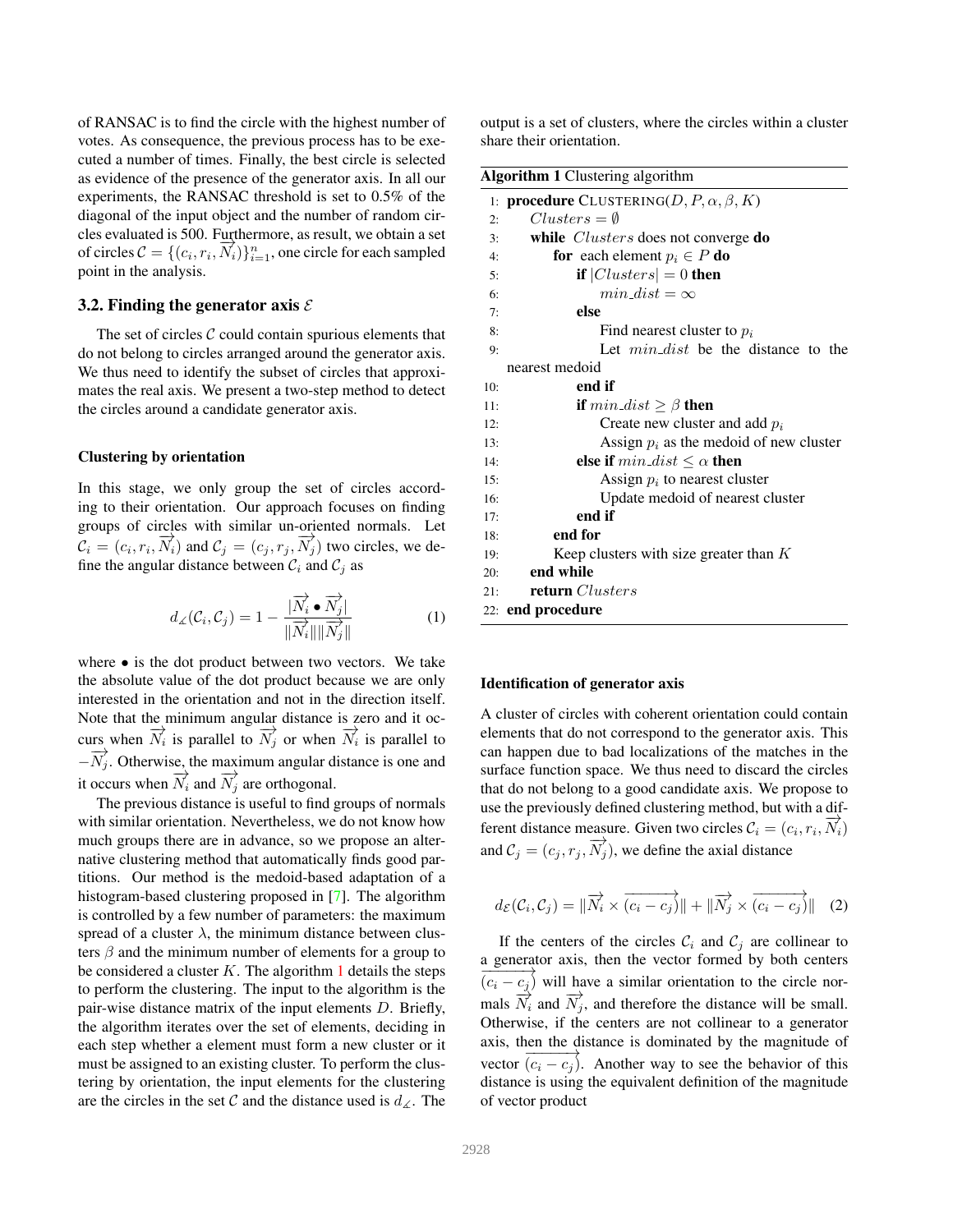<span id="page-4-3"></span>
$$
\|\overrightarrow{N_i} \times \overrightarrow{(c_i - c_j)}\| = \|\overrightarrow{N_i}\| \|\overrightarrow{(c_i - c_j)}\| \sin \theta \qquad (3)
$$

where  $\theta$  is the angle formed by the two vectors in the product. Note that the centers of circles that belong to a generator axis have to be aligned to the normals, and thereby  $\theta$  is small. In our implementation, this distance is used to identify groups of circles aligned around candidate generator axes. As result, our algorithm computes groups of circles with similar orientation and arranged around a common axis. We consider the group with the largest number of circles as the supporting set to compute the generator axis of the symmetry. The last step is to compute the approximate generator axis which is defined by a normal vector and a point lying in the axis. We take the simple average of the normals and the centers of every circle in the final group as generator axis.

#### <span id="page-4-2"></span>3.3. Estimation of symmetric support

It can happen that only a part of the complete geometry is affected by the axial symmetry. In fact, our algorithm is able to find a good symmetric axis without explicitly computing the supporting geometry for the symmetry. Here we show a simple and fast procedure to estimate the region that is affected by the axial symmetry.

The first step is to transform the input shape such that the generator axis coincides with the Y axis of the 3D coordinate system. It can be easily performed using the information of the normal found in the previous stage. The goal of the transformation is to facilitate the search of symmetric correspondences around the axis. The second step is to sort the points of the input shape in ascending order according to the Y-coordinate of each point. Note that each point  $p_i = (x_i, y_i, z_i)$  in the shape defines an implicit circle around the Y axis, where the circle's radius is  $\sqrt{x_i^2 + z_i^2}$ . The third step is to identify the amount of geometry that is close to the circle defined by the point  $p_i$ . Our algorithm takes advantage of the sorted set of points to reduce the number of distance computations during the verification of the surface.

We use a threshold  $\lambda$  to denote the maximum permitted distance for a point to be included in the supporting set for a given circle. A first set of candidate points is computed by selecting the points on the surface with Y-coordinates in the range  $[y_i - \lambda, y_i + \lambda]$ . Note that since the points are sorted with respect to their Y-coordinate, the search of points in the given range can be performed in  $O(\log n)$  using a binary search. The resulting set of points from the previous search is then used to compute the real distance to the circle. Points with a distance below the threshold  $\lambda$  are finally assigned to the circle. An easy way of computing the support for an analyzed point  $p_i$  is to assign the number of supporting points to it. A high number of supporting points means that

the point  $p_i$  belongs to a axially symmetric region of the surface.

### <span id="page-4-0"></span>4. Experiments and Results

In this section, we present the experiments conducted in our research. Section [4.2](#page-4-1) is dedicated to evaluate the best choice of surface function in our approach, and Section [4.3](#page-5-0) is devoted to show the results of detecting the partial axial symmetries in real scanned 3D objects.

#### 4.1. Experimental Setting

Here we describe the setting used for all the experiments in the paper. We use the cotangent scheme  $[12]$  to approximate the Laplace-Beltrami operator of a triangular mesh. We compute 300 eigenvalues and eigenvectors. The number of nearest neighbors per each sampled point in Section [3.1](#page-2-2) is set to 200. The clustering parameters for the orientation estimation are  $\alpha = 0.005$ ,  $\beta = 0.01$  and  $K = 10$ . The clustering parameters for the estimation of the axis are  $\alpha = 0.2$ ,  $\beta = 0.4$  and  $K = 5$ .

### <span id="page-4-1"></span>4.2. The search of a robust surface function

Our proposal is based on the observation that a surface function defined on the object must be preserved around the generator axis of the symmetry. Nevertheless, when objects exhibit partial axial symmetry, the surface functions could not work anymore. The goal in this section is to evaluate several surface functions under a controlled situation where we know the symmetry transformation. We conducted our evaluation over two state-of-the-art functions: Heat Kernel Signatures (HKS) [\[19\]](#page-8-14) and the Integral Kernel Signature( IKS) [\[17\]](#page-8-13). For the sake of completeness, we also include other functions to our analysis. We tested the Wave Kernel Signature [\[2\]](#page-8-19), the SHOT descriptor [\[21\]](#page-8-20) and the FPFH de-scriptor [\[16\]](#page-8-21). SHOT and FPFH are not intrinsic, but they provide robustness to partiality.

We built a first 3D object with a perfect axial symmetry. The object was created from a 2D profile curve lying in the XZ plane, which was rotated around the Y axis. For each point in the curve, we therefore can know the set of axially symmetric points (the points obtained by rotating the point on the curve around the Y axis). With this procedure, we built a ground-truth, where we know which points are mutually symmetric. In fact, each point  $p$  in the 2D curve generates its ground-truth set  $G_p$  composed of its symmetric correspondences. We then built three partial versions of the complete object by cutting the object against a 3D cube. The volume of the three new objects is approximately 75%, 50%, and 25% of the original 3D object. The ground-truth of these partial objects is easily computed by removing the elements in the original ground-truth which do not belong to the partial object anymore.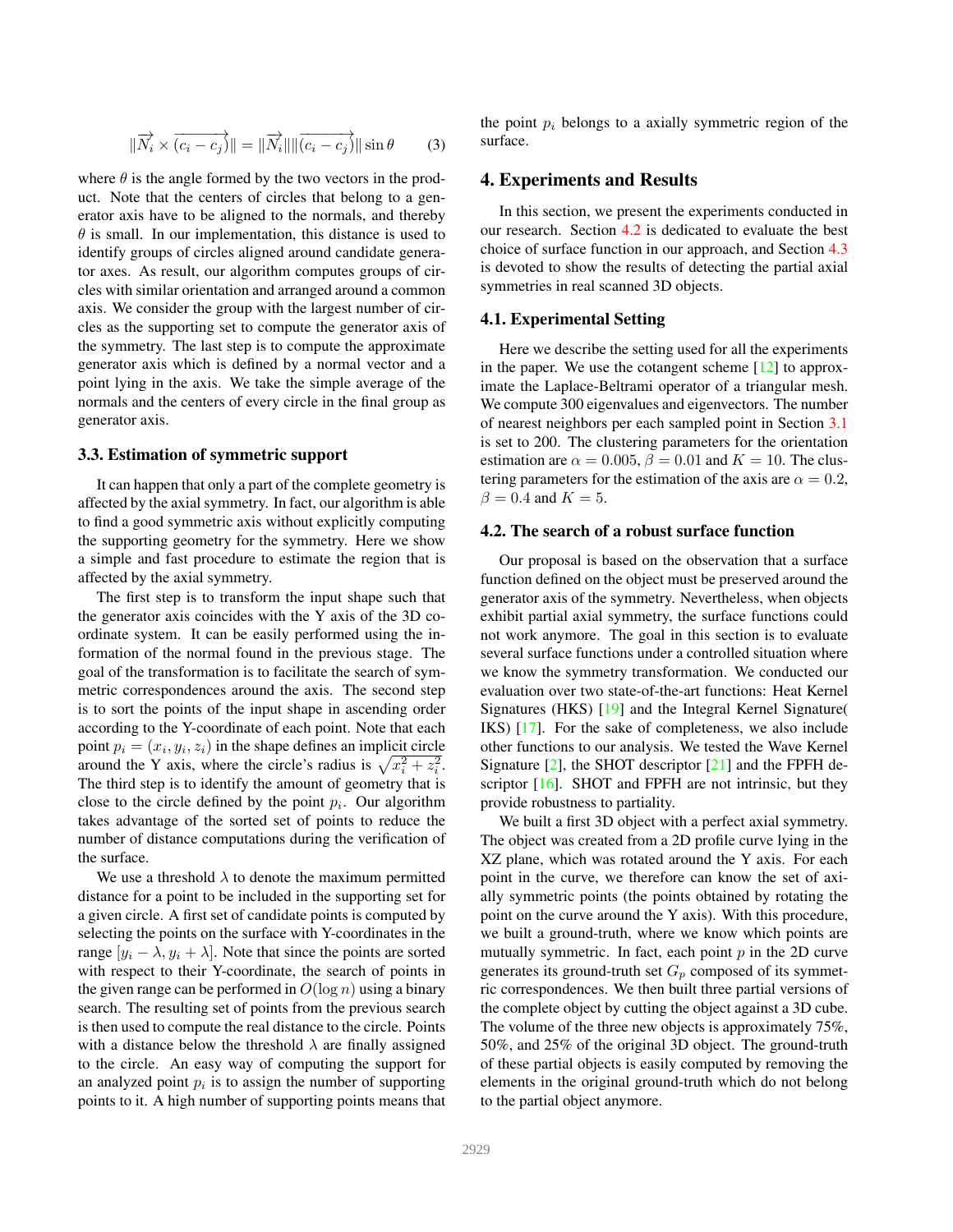The evaluation determines the ability of the surface functions to detect symmetric correspondences in partial shapes and to measure the degradation against the partiality. For our evaluation, we chose 100 points on the surface of an object using the farthest point sampling. The first point in the FPS sampling was chosen randomly.

Let q be a point to be analyzed and let  $f$  be the function to be evaluated. We want to quantify the matching accuracy of  $f$  to detect the axially symmetric points to  $q$ . A good alternative is to retrieve points with a similar values of the function and to measure how much points belong to the ground-truth  $G_q$ . Formally, we compute the overlap

$$
O(K_q, G_q) = \frac{|G_q \bigcap K_q|}{|G_q|},\tag{4}
$$

where  $K_q$  is the set of points with smaller distance to q with respect to f. For all our experiments, we set  $|K_q| = |G_q|$ , thereby the overlap measures the fraction of symmetric correspondences retrieved by the evaluated function.

We also define an approximated measure of overlap which introduces a degree of error in the localization of the correspondences. This measure is defined as follows

$$
O_t(K_q, G_q) = \frac{|\{g \in G_q/\exists k \in K_q \text{ and } d_{geod}(g, k) \le t\}|}{|G_q|}
$$
(5)

This new measure is more general since  $O_{t=0}(K_q, G_q) = O(K_q, G_q)$ . In addition, it is interesting to evaluate the accuracy in presence of some error because our method to detect the symmetry involves the use of RANSAC, which is able to deal with error in the localizations. The presented results are obtained by averaging the overlaps over all the analyzed points.

Figure [2a](#page-5-1) shows the values of overlap for each function where the error t varies in the range  $[\epsilon, 10\epsilon]$  where  $\epsilon$  denotes the median length of edges in the triangular surface of the object. The input object has a uniform triangulation, and therefore  $\epsilon$  is a good indicator of geodesic error. This first experiment is useful to show that every function is good to characterize the axial symmetry when the object is complete. Note that HKS is better than the other functions; the reason is that HKS tends to give a good description of global geometry which is not affected by partiality.

Nevertheless, the scenario is different when we compute the accuracy in partial objects. The results are presented in figures [2b,](#page-5-1) [2c](#page-5-1) and [2d.](#page-5-1) It seems that when we change the global structure of a 3D object, HKS and WKS exhibit a dramatic drop in their accuracy to detect symmetric correspondences. This would be mainly due to the predominance of low frequencies in the computation of the diffusion. It is well known that the low frequencies in the surface of an object are related to global information. This would be the reason why HKS and WKS can only retrieve 20% of the

<span id="page-5-1"></span>

Figure 2: Average matching accuracy of surface functions. The plots show the impact of partial shapes in the ability of several functions to give good matches. The percentage means the amount of remaining geometry after cutting the original object.

ground-truth on average, even with a high tolerance error. Interestingly, SHOT and FPFH have a good performance to locate symmetric correspondences in partial shapes. It is mainly because they are designed to be robust to partial data. However, as they are not intrinsic, we believe that the number of false positives during the search of symmetric correspondences could lead to a bad location of the circular structures. On the other hand, IKS is less sensitive to global changes while maintaining a sustained behavior even in 25% of the object. In general, the accuracy of IKS to retrieve points in the ground-truth is close to the 50%. This evaluation shows that IKS is a good alternative for our analysis due to two reasons: i) it is robust to partiality and ii) there is a guarantee to have a low number of false positives in the matching process.

### <span id="page-5-0"></span>4.3. Results

We had access to a set of real damaged pottery objects from the Larco Museum in Lima, Perú. We scanned the objects using a laser scanner. The scanned objects contain approximately half a million of points and related connectivity information (triangles). In our experiments, we simplify the models to approximately 50,000 vertices to facilitate the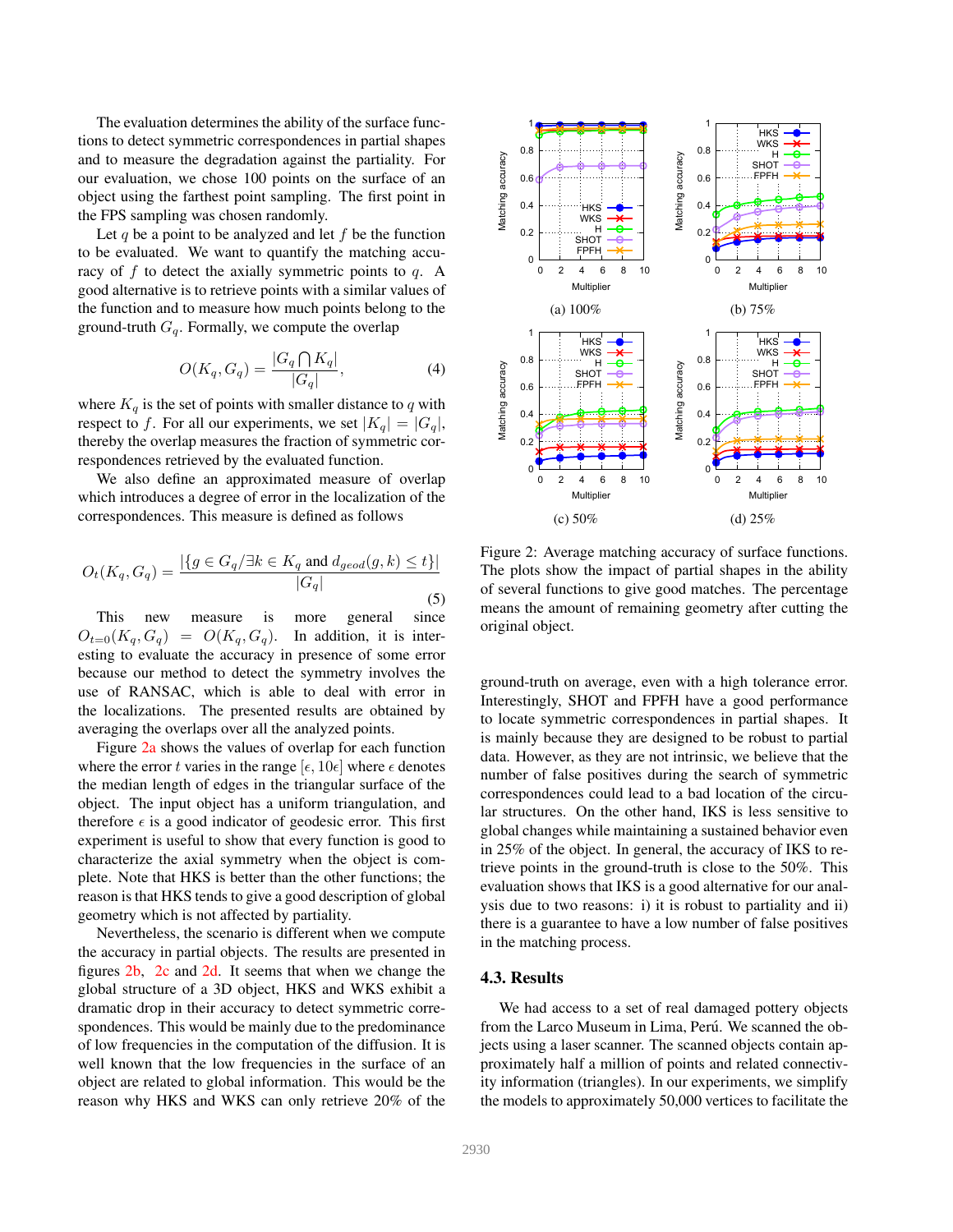<span id="page-6-4"></span>construction of the Laplace-Beltrami operator and the subsequent computation of its eigen-decomposition, which is in turn required to compute the intrinsic function. Figure [3](#page-6-1) shows some results of our algorithm (the results over the complete scanned dataset will be provided in supplemental material). The six examples show the robustness of our method to detect the approximate symmetry, even in very challenging situations. Our algorithm is able to deal with missing geometry and partial symmetry support at the same time, thanks to the careful analysis of the surface function and the search of partial circular structures.

<span id="page-6-1"></span>

Figure 3: Partial objects and their detected symmetry axes. Objects from Museo Larco, Lima - Peru.´

The approximation of the generator axis is good, despite of the existence of missing large portions. The degree of approximation is strongly related to the amount of available geometry in the analysis. Observe that there can be a visible misalignment of the detected axis and the real symmetric axis. This result is expected because we know that the ability of the surface function to detect axial correspondences degrades with partiality. Even so, the approximation is good, and therefore we can use this result to trying to repair the object.

<span id="page-6-2"></span>

Figure 4: Partial objects with the identified symmetric support. Best viewed in color. Objects from Museo Larco, Lima - Perú

Moreover, our method can compute the geometric support of the partial axial symmetry in a reliable way. Some examples of the identification of the symmetric region can be observed in Figure [4.](#page-6-2) We used the method described in Section [3.3](#page-4-2) to find the region that supports the detected symmetry. We set the threshold  $\lambda$  to 1% of the diagonal of the object.

<span id="page-6-3"></span>

Figure 5: Repair of damaged objects. First row: input objects. Second row: overlap between input object and the rotated region of support. Third row: final repair. Best viewed in color. Objects from Museo Larco, Lima - Perú

## <span id="page-6-0"></span>5. Restoration of cultural heritage objects

Our method is able to find a very good approximation of the axial symmetry and the region of support. A natural application of our method is the generation of plausible geometry to complete damaged archaeological objects. Once we have computed the symmetric region of the input shape, we can apply a rotation around the detected generator axis to generate the missing part of the object. Nevertheless, since the detected symmetry is only approximated, the overlap between the original and the rotated shapes is not perfect. Therefore, we apply a last step of non-rigid alignment to improve the blend between both surfaces and enhance the smoothness in the transitions. To tackle this problem we use the ICP-based method proposed by Amberg et al. [\[1\]](#page-8-22). This method iterates between two steps: the determination of point correspondences and the optimization of per-point transformations For the first step, we assign a weight zero for points with correspondences farther than 1% of the object diagonal. It avoids that the new geometry collapses to the original shape. For the second step, we constraint the stiffness parameters, which are important to keep the smoothness of the transformations, to low values. Typically in our application, we define a set of stiffness parameters equally distributed between the values two and one. As consequence, we obtain new geometry with smooth transitions.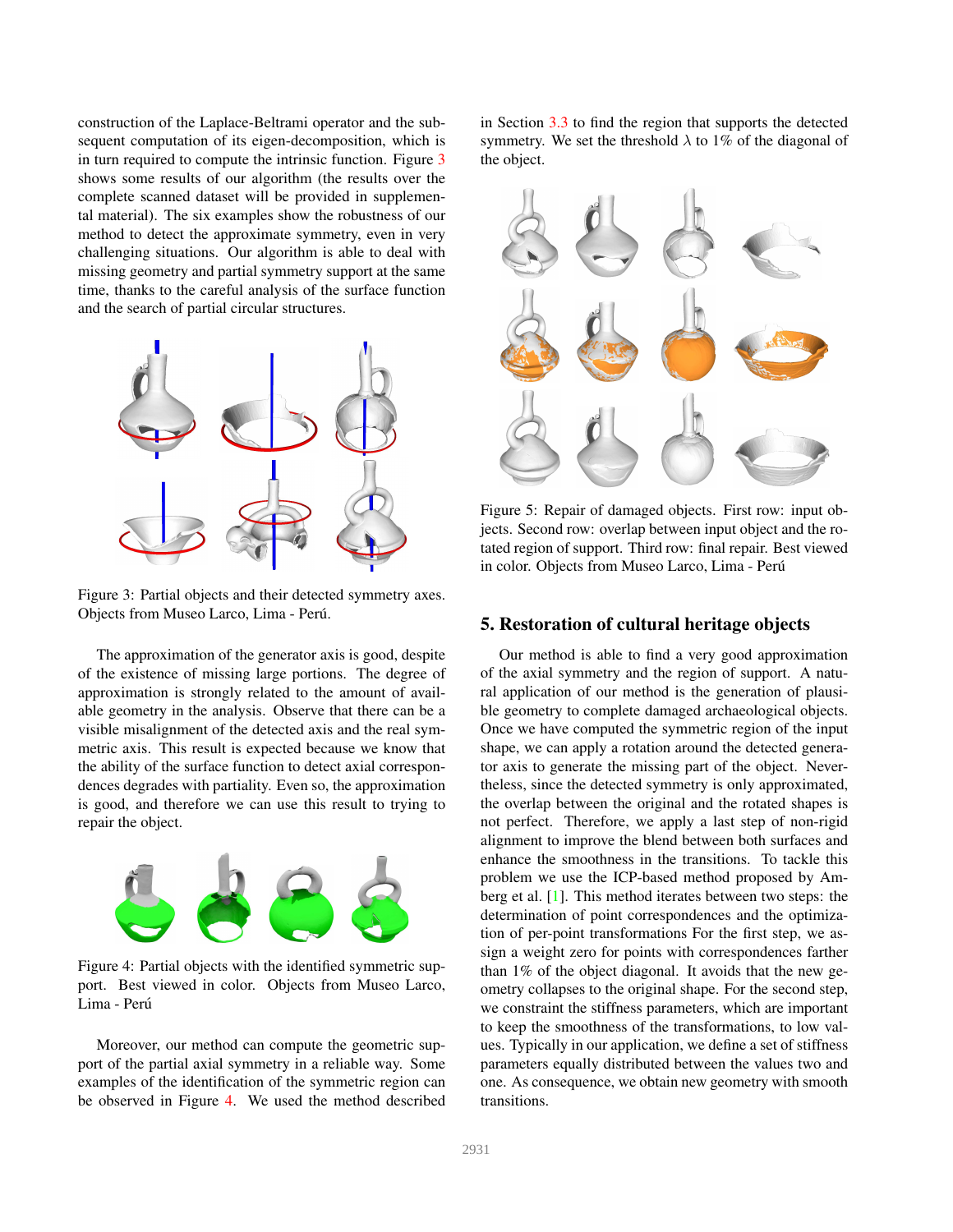<span id="page-7-3"></span><span id="page-7-2"></span>

Figure 6: Values of  $E_{completion}$  for the comparison of our method and the methods proposed in [\[17\]](#page-8-13) and [\[11\]](#page-8-15).

Figure [5](#page-6-3) shows some examples of the repair application. Note that our method can generate plausible geometry. For objects with severe damage (forth column in Fig. [5\)](#page-6-3), we apply our algorithm in incremental steps until completing as much geometry as possible. However, our algorithm has the limitation to only replicate existing geometry. In this sense, the algorithm is not able to repair the base in the shown objects.

#### 5.1. A quantitative comparison

We use the benchmark proposed in  $[4]$  which provides data and a methodology to evaluate how robust a repair algorithm is. The benchmark comprises 76 synthetically fractured objects, which were originally collected from the Hampson dataset<sup>[1](#page-7-1)</sup>. We selected only 58 out of the 76 objects, which contain axial symmetry. Each object  $O_i$  is associated to a set of fragments  $F_i$ . For evaluation, one fragment is discarded and the repair task must be conducted in the remaining fragments. The idea is to measure whether the repaired object is similar to the original object. To evaluate the method proposed in this paper, we used the same evaluation protocol proposed in [\[4\]](#page-8-23).

The evaluation criterion is the congruence between the completed object and the ground-truth. Let  $O_i$  be an object in the dataset and let  $C_i$  be the object repaired with our algorithm after removing one fragment to the object  $O_i$ . The evaluation measure is then defined as

$$
E_{completion}(O_i) = \frac{\text{vol}(O_i \cap C_i)}{\text{vol}(O_i \cup C_i)}\tag{6}
$$

where this measure ranges from zero (no congruence) to one (full congruence).

We compare our method with the methods proposed by Sipiran et al. [\[17\]](#page-8-13) and Mavridis et al. [\[11\]](#page-8-15). The first method finds a few symmetric correspondences which are validated through a vote scheme. The second method formulates the process of finding symmetries as a sparsity-based optimization and it was designed to deal with partial data as well. Figure [6](#page-7-2) plots the  $E_{completion}$  values for each analyzed object. In general, our method shows a better repair rate in most of the objects (40 out of 58). In many objects, the improvement is even close to 10%, which means that our method recovers more significant geometry than the compared methods.

# <span id="page-7-0"></span>6. Conclusions

In this paper, we addressed the problem of detecting the axial symmetry in objects with partial geometry. We also showed that our method is robust and allows us to use the detected symmetry in the generation of missing geometry to repair cultural heritage objects. An important aspect in our presentation is that we showed the importance of symmetry to recover structure from raw data. In the particular case of axial symmetry, the formulation of the symmetry analysis through the search of similarity in surface functions has proven to be effective. The appropriate surface function can convey rich information about the object in different scales, which, in conjunction with a RANSAC-based matching refinement, can guarantee a detection with a good resilience to partiality.

Our method still have room for improvements. In a future work, we plan to include mid-level information in the process of detection. For example, we can add constraints related to the rim or distinguishable features of objects to improve the determination of the symmetry. On the other hand, in the application level, we plan to investigate the possibility of predicting and exporting the missing geometry to a 3D printer. The 3D printed piece can help to archaeologists to facilitate the conservation process of damages objects.

### Acknowledgments

This work has been supported by Programa Nacional de Innovación para la Competitividad y Productividad, INNO-VATE Perú, Grant Nr. 280-PNICP-BRI-2015.

<span id="page-7-1"></span><sup>1</sup>http://hampson.cast.uark.edu/